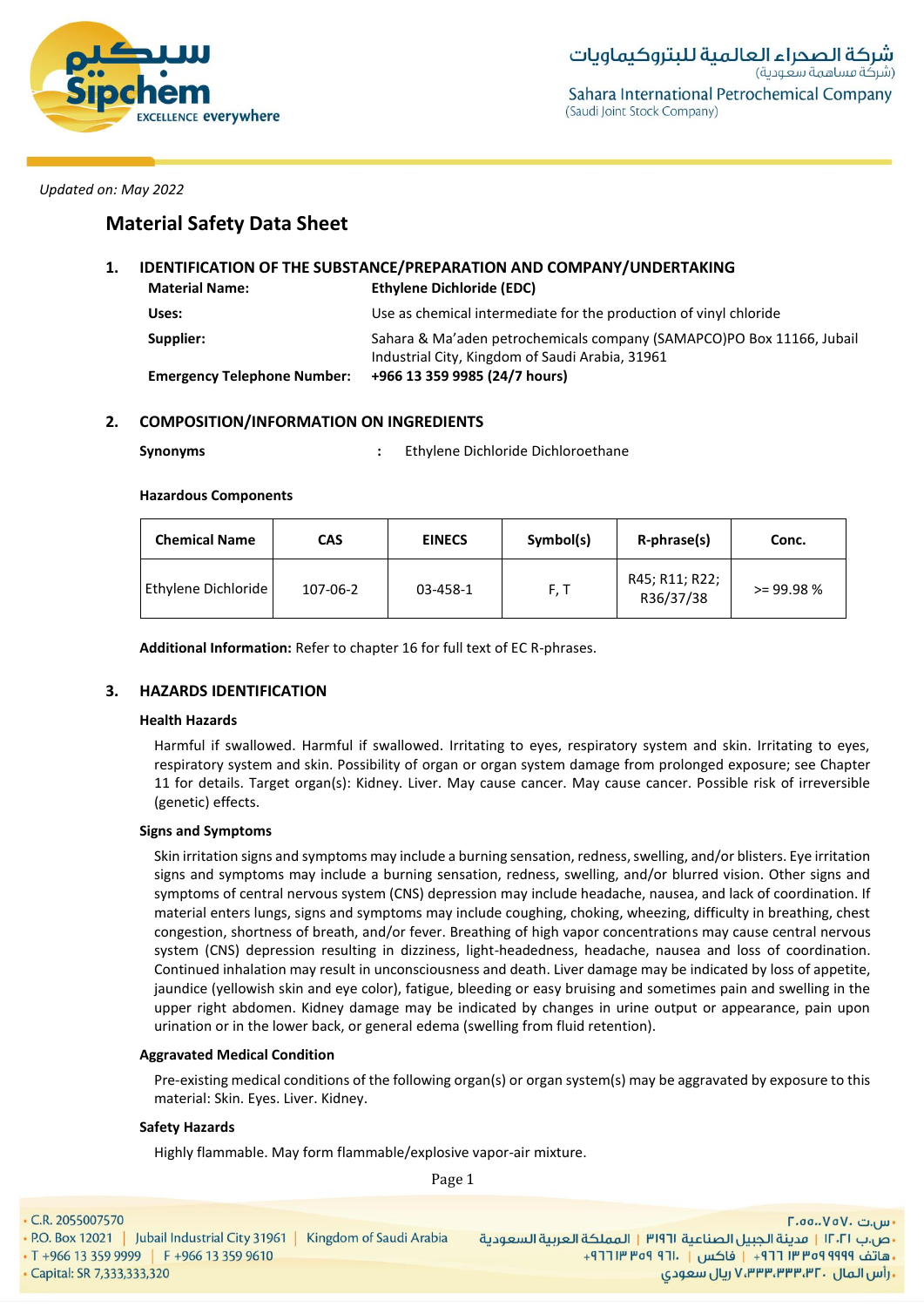

### **Environmental Hazards**

Not classified as dangerous under EC criteria. Not classified as dangerous under EC criteria.

## **4. FIRST AID MEASURES**

### **General Information**

Keep victim calm. Obtain medical treatment immediately.

#### **Inhalation**

DO NOT DELAY. Remove to fresh air. If rapid recovery does not occur, transport to nearest medical facility for additional treatment.

#### **Skin Contact**

Remove contaminated clothing. Immediately flush skin with large amounts of water for at least 15 minutes and follow by washing with soap and water if available. If redness, swelling, pain and/or blisters occur, transport to the nearest medical facility for additional treatment.

#### **Eye Contact**

Flush eye with copious quantities of water. If persistent irritation occurs, obtain medical attention.

#### **Ingestion**

If swallowed, do not induce vomiting: transport to nearest medical facility for additional treatment. If vomiting occurs spontaneously, keep head below hips to prevent aspiration. Give nothing by mouth.

#### **Advice to Physician**

Simultaneous exposure to EDC and alcohol can increase the toxic hazards of EDC.

## **5. FIRE FIGHTING MEASURES**

#### **Extinguishing Media**

Foam, water spray or fog. Dry chemical powder, carbon dioxide, sand or earth may be used for small fires only.

## **Unsuitable Extinguishing Media**

Do not use water in a jet.

## **Protective Equipment for Firefighters**

Wear full protective clothing and self-contained breathing apparatus.

## **6. ACCIDENTAL RELEASE MEASURES**

Observe all relevant local and international regulations. Avoid contact with spilled or released material. For guidance on selection of personal protective equipment see Chapter 8 of this Material Safety Data Sheet. See Chapter 13 for information on disposal.

## **Protective measures**

Isolate hazard area and deny entry to unnecessary or unprotected personnel. Stay upwind and keep out of low areas. Avoid contact with spilled or released material. Immediately remove all contaminated clothing. For guidance on selection of personal protective equipment see Chapter 8 of this Material Safety Data Sheet. For guidance on disposal of spilled material see Chapter 13 of this Material Safety Data Sheet. Shut off leaks, if possible without personal risks. Remove all possible sources of ignition in the surrounding area. Use appropriate containment (of product and firefighting water) to avoid environmental contamination. Prevent from spreading or entering drains,

Page 2

C.R. 2055007570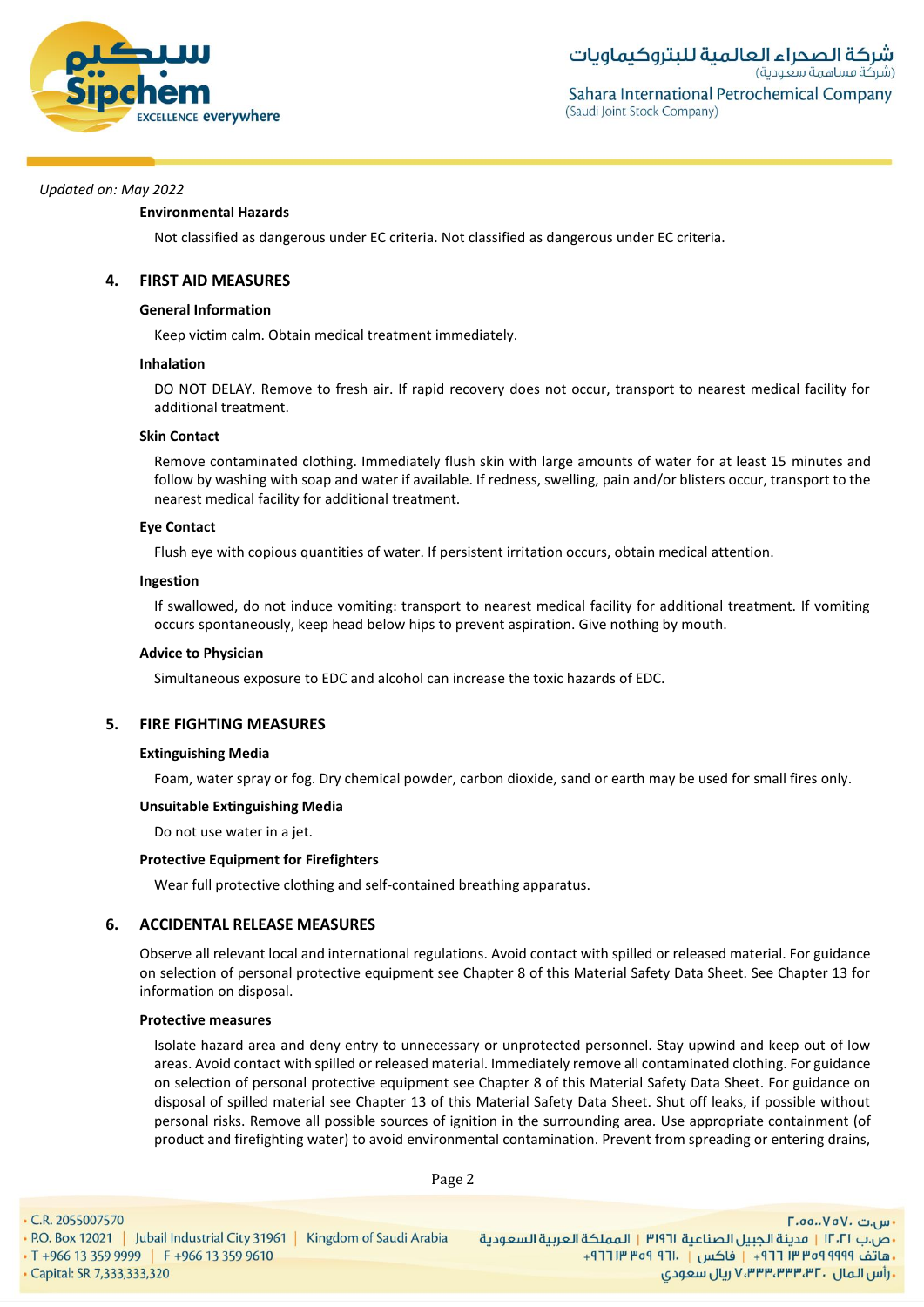

ditches or rivers by using sand, earth, or other appropriate barriers. Attempt to disperse the vapor or to direct its flow to a safe location for example by using fog sprays. Take precautionary measures against static discharge. Ensure electrical continuity by bonding and grounding (earthing) all equipment. Ventilate contaminated area thoroughly.

## **Clean Up Methods**

For large liquid spills (> 1 drum), transfer by mechanical means such as vacuum truck to a salvage tank for recovery or safe disposal. Do not flush away residues with water. Retain as contaminated waste. Allow residues to evaporate or soak up with an appropriate absorbent material and dispose of safely. Remove contaminated soil and dispose of safely. For small liquid spills (< 1 drum), transfer by mechanical means to a labelled, sealable container for product recovery or safe disposal. Allow residues to evaporate or soak up with an appropriate absorbent material and dispose of safely. Remove contaminated soil and dispose of safely.

#### **Additional Advice**

Notify authorities if any exposure to the general public or the environment occurs or is likely to occur. Local authorities should be advised if significant spillages cannot be contained. The vapor is heavier than air, spreads along the ground and distant ignition is possible. Vapor may form an explosive mixture with air.

## **7. HANDLING AND STORAGE**

#### **Handling**

Avoid contact with skin, eyes, and clothing. Avoid inhaling vapor and/or mists. Ensure electrical continuity by bonding and grounding (earthing) all equipment. Restrict line velocity during pumping in order to avoid generation of electrostatic discharge. Extinguish any naked flames. Do not smoke. Remove ignition sources. Avoid sparks. Handling Temperature: Ambient.

#### **Storage**

Storage Temperature: Ambient. Must be stored in a well-ventilated area, away from sunlight, ignition sources and other sources of heat. Vapors from tanks should not be released to atmosphere. Breathing losses during storage should be controlled by a suitable vapor treatment system.

#### **Product Transfer**

Ensure electrical continuity by bonding and grounding (earthing) all equipment. Restrict line velocity during pumping in order to avoid generation of electrostatic discharge.

#### **Recommended Materials**

For lines and fittings, use stainless steel. For containers or container linings, use stainless steel. Carbon steel

#### **Unsuitable Materials**

Natural, butyl, neoprene or nitrile rubbers. PVC.

#### **Additional Information**

Ensure that all local regulations regarding handling and storage facilities are followed.

## **8. EXPOSURE CONTROLS/PERSONAL PROTECTION**

#### **Occupational Exposure Limits**

| <b>Material</b>        | Source | $\tau$ <sub>ype</sub> | ppm    | mg/m3 | <b>Notation</b> |
|------------------------|--------|-----------------------|--------|-------|-----------------|
| Ethylene<br>Dichloride | ACGIH  | TWA                   | 10 ppm |       |                 |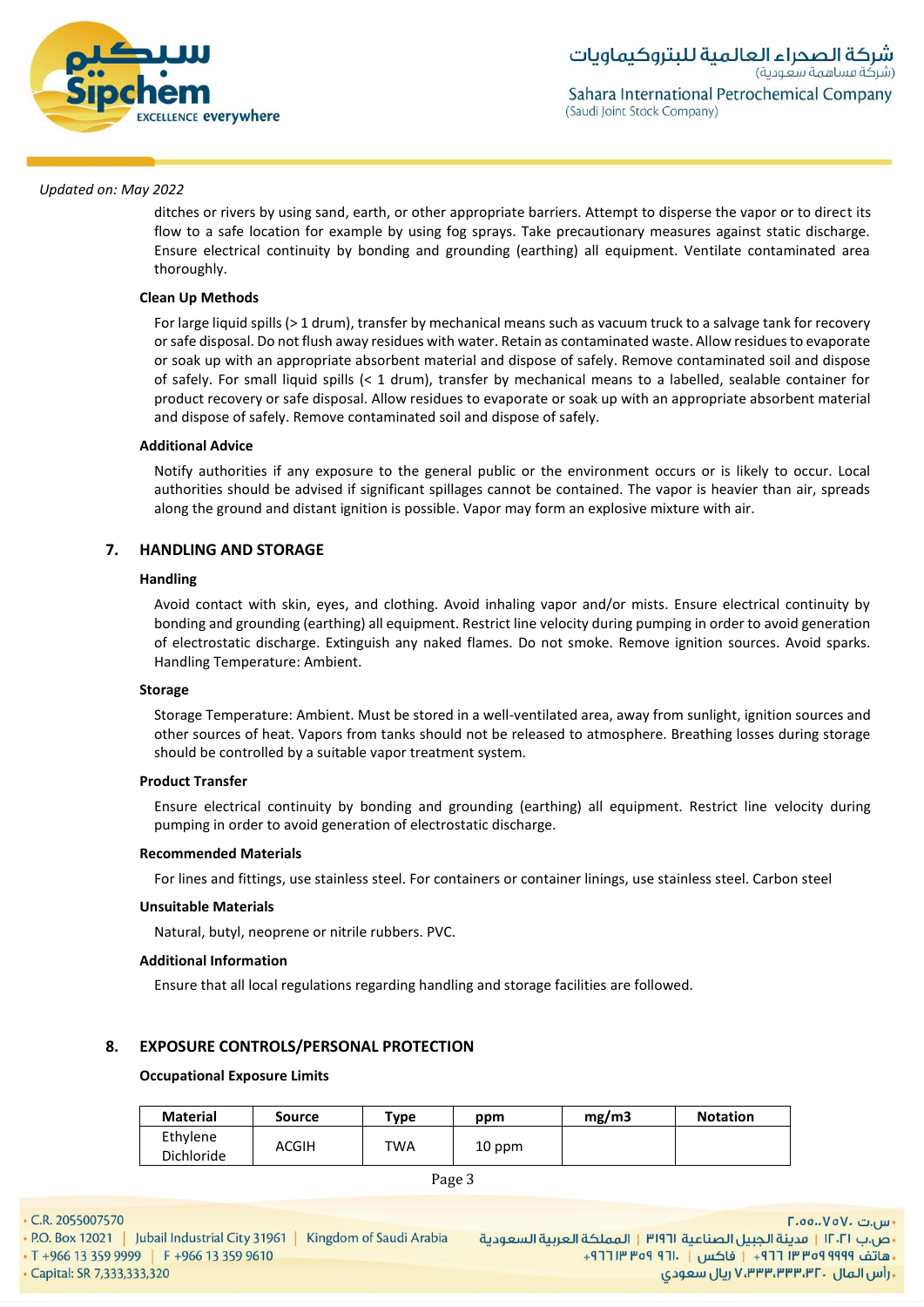

Sahara International Petrochemical Company (Saudi Joint Stock Company)

#### *Updated on: May 2022*

| KOR OEL |
|---------|
|---------|

### **Additional Information**

Skin notation means that significant exposure can also occur by absorption of liquid through the skin and of vapor through the eyes or mucous membranes.

| <b>Material</b>     | <b>Source</b> | <b>Hazard Designation</b>               |
|---------------------|---------------|-----------------------------------------|
| Ethylene Dichloride | ACGIH         | Not classifiable as a human carcinogen. |

#### **Exposure Controls**

Personal protective equipment (PPE) should meet recommended national standards. Check with PPE suppliers. Where material is heated, sprayed or mist formed, there is greater potential for airborne concentrations to be generated. The level of protection and types of controls necessary will vary depending upon potential exposure conditions. Select controls based on a risk assessment of local circumstances. Appropriate measures include: Adequate ventilation to control airborne concentrations below the exposure guidelines/limits. Exhaust emission systems should be designed in accordance with local conditions; the air should always be moved away from the source of vapor generation and the person working at this point. Eye washes and showers for emergency use. Items that cannot be decontaminated should be destroyed (see Chapter 13).

#### **Personal Protective Equipment**

Check with respiratory protective equipment suppliers. Personal protective equipment (PPE) should meet recommended national standards. Check with PPE suppliers.

#### **Respiratory Protection**

If engineering controls do not maintain airborne concentrations to a level which is adequate to protect worker health, select respiratory protection equipment suitable for the specific conditions of use and meeting relevant legislation. Check with respiratory protective equipment suppliers. Select a filter suitable for combined particulate/organic gases and vapors [boiling point >65 °C (149 °F)] meeting EN141 (AS/NZS:1716). Where airfiltering respirators are unsuitable (e.g., airborne concentrations are high, risk of oxygen deficiency, confined space) use appropriate positive pressure breathing apparatus. Where respiratory protective equipment is required, use a full-face mask. Select a filter suitable for combined particulate/organic gases and vapors [boiling point >65 °C (149  $\degree$ F)].

## **Hand Protection**

Where hand contact with the product may occur the use of gloves approved to relevant standards (e.g. Europe: EN374, US: F739, AS/NZS:2161) made from the following materials may provide suitable chemical protection: Longer term protection: Viton. Incidental contact/Splash protection: Nitrile rubber. Suitability and durability of a glove is dependent on usage, e.g. frequency and duration of contact, chemical resistance of glove material, glove thickness, exterity. Always seek advice from glove suppliers. Contaminated gloves should be replaced. Personal hygiene is a key element of effective hand care. Gloves must only be worn on clean hands. After using gloves, hands should be washed and dried thoroughly. Application of a non- perfumed moisturizer is recommended.

#### **Eye Protection:** Monogoggles (EN166)

#### **Protective Clothing**

Where risk of splashing or in spillage clean up, use chemical resistant one-piece overall with integral hood and chemical resistant gloves. Otherwise use chemical resistant apron and gauntlets.

#### **Environmental Exposure Controls**

Page 4

C.R. 2055007570 • P.O. Box 12021 | Jubail Industrial City 31961 | Kingdom of Saudi Arabia · T +966 13 359 9999 | F +966 13 359 9610 - Capital: SR 7,333,333,320

- س.ت ۷۵۷۰، ۲۰۵۵، ۲۰ •ص.ب ١٢٠٢١ | مدينة الجبيل الصناعية ٣١٩٦١ | المملكة العربية السعودية - هاتف ٩٩٩٩ ٩٥٩ ٣٣ ٣ ٢٦١ - واكس | ٢٦١٠ - ٣٥٩ ١٣ ٢٦٢ ريال سعودي, ۷٬۳۳۳٬۳۳۳٬۳۲۰ ريال سعودي,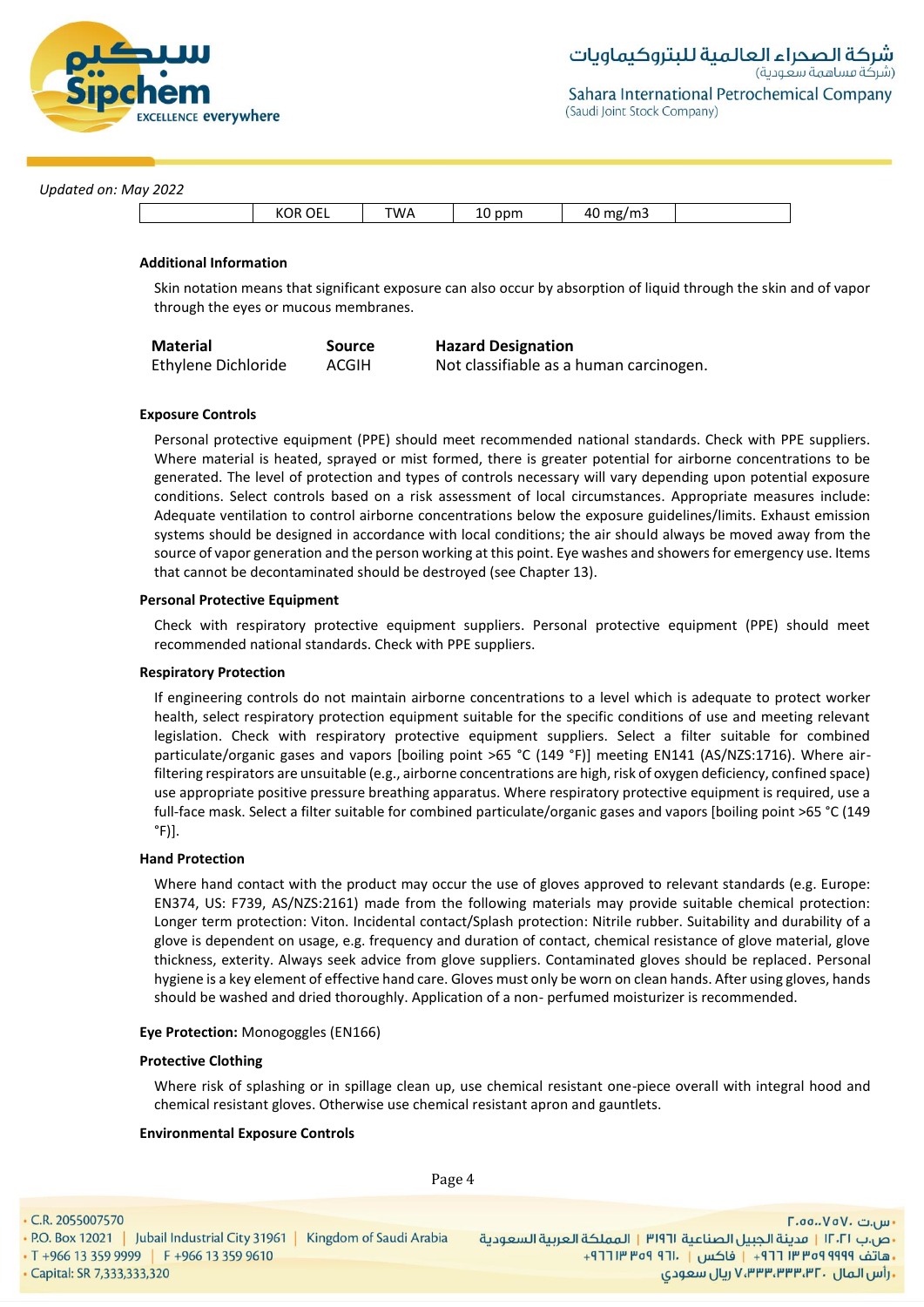

Adequate ventilation to control airborne concentrations. Exhaust emission systems should be designed in accordance with local conditions; the air should always be moved away from the source of vapor generation and the person working at this point.

## **9. PHYSICAL AND CHEMICAL PROPERTIES**

| Appearance                |                           | Colorless Liquid.                          |
|---------------------------|---------------------------|--------------------------------------------|
| Odor                      |                           | chloroform-like                            |
| Odor threshold            |                           | 40 ppm                                     |
| Boiling point             | $\ddot{\cdot}$            | 84 °C / 183 °F                             |
| Melting / freezing point  | $\mathcal{L}$             | $-35 °C / -31 °F$                          |
| Flash point               | $\ddot{\phantom{0}}$      | 13 °C / 55 °F                              |
| Explosion / Flammability  | $\mathbb{R}^{\mathbb{Z}}$ | $>= 6.2 % (V)$ limits in air 16 %(V)       |
| Auto-ignition temperature | $\mathbb{R}^{\mathbb{Z}}$ | 413 °C / 775 °F                            |
| Vapor pressure            |                           | 81.3 hPa at 20 °C / 68 °F                  |
| Density                   | $\ddot{\phantom{0}}$      | 1.253 g/cm3 at 20 °C / 68 °F               |
| Water solubility          | $\mathbb{R}^{\mathbb{Z}}$ | 8.5 g/l at 20 °C / 68 °F                   |
| n-octanol/water partition | $\ddot{\phantom{a}}$      | 1.45at 20 °C / 68 °F coefficient (log Pow) |
| Dynamic viscosity         | $\ddot{\phantom{0}}$      | 0.84 mPa.s at 20 °C / 68 °F                |
| Vapor density (air=1)     | $\mathbb{R}^{\mathbb{Z}}$ | 3.4 at 20 °C / 68 °F                       |
| Surface tension           | ÷                         | 24.15 mN/m at 20 °C / 68 °F                |
| Molecular weight          |                           | 98.96 g/mol                                |

## **10. STABILITY AND REACTIVITY**

## **Stability**

Stable under normal conditions of use. Darkens on exposure to air or light.

#### **Conditions to Avoid**

Avoid heat, sparks, open flames and other ignition sources. Exposure to air or moisture over prolonged periods. Exposure to sunlight.

#### **Materials to Avoid**

Aluminum. Nitric acid. Oxidizing agents. Bases.

#### **Hazardous Decomposition Products**

Emits toxic fumes of phosgene, hydrogen chloride, acetylene and vinyl chloride when heated to decomposition.

## **11. TOXICOLOGICAL INFORMATION**

| <b>Basis for Assessment</b>      | Information given is based on product testing.                                |
|----------------------------------|-------------------------------------------------------------------------------|
| <b>Acute Oral Toxicity</b>       | Moderately toxic: LD50 >200 - 2000 mg/kg, Rat                                 |
| <b>Acute Dermal Toxicity</b>     | Low toxicity: LD50 >2000 mg/kg, Rabbit                                        |
| <b>Acute Inhalation Toxicity</b> | Low toxicity: LC50 >5 mg/l / 10 hours, Rat                                    |
| <b>Skin Irritation</b>           | Irritating to skin.                                                           |
| <b>Eye Irritation</b>            | Irritating to eyes.                                                           |
| <b>Respiratory Irritation</b>    | Inhalation of vapors or mists may cause irritation to the respiratory system. |
| <b>Sensitization</b>             | Not expected to be a skin sensitizer.                                         |
| <b>Repeated Dose Toxicity</b>    | Kidney: can cause kidney damage. Liver: can cause liver damage.               |

| C.R. 2055007570                                                         | $\Gamma$ .00 $\vee$ o $\vee$ . س ان $\cdot$                        |
|-------------------------------------------------------------------------|--------------------------------------------------------------------|
| P.O. Box 12021   Jubail Industrial City 31961   Kingdom of Saudi Arabia | ٠ص.ب ١٢٠٢١   قدينة الحبيل الصناعية ٣١٩٦   المملكة العربية السعودية |
| $T + 966$ 13 359 9999 F +966 13 359 9610                                | ـ هاتف ٩٩٩٩ ٩٩٩٩ ٣٦٦ - ١ إ فاكس   ١٦٠٠ ١٣ ٩٩٩ ١٣ ١٦٦ +             |
| Capital: SR 7,333,333,320                                               |                                                                    |
|                                                                         |                                                                    |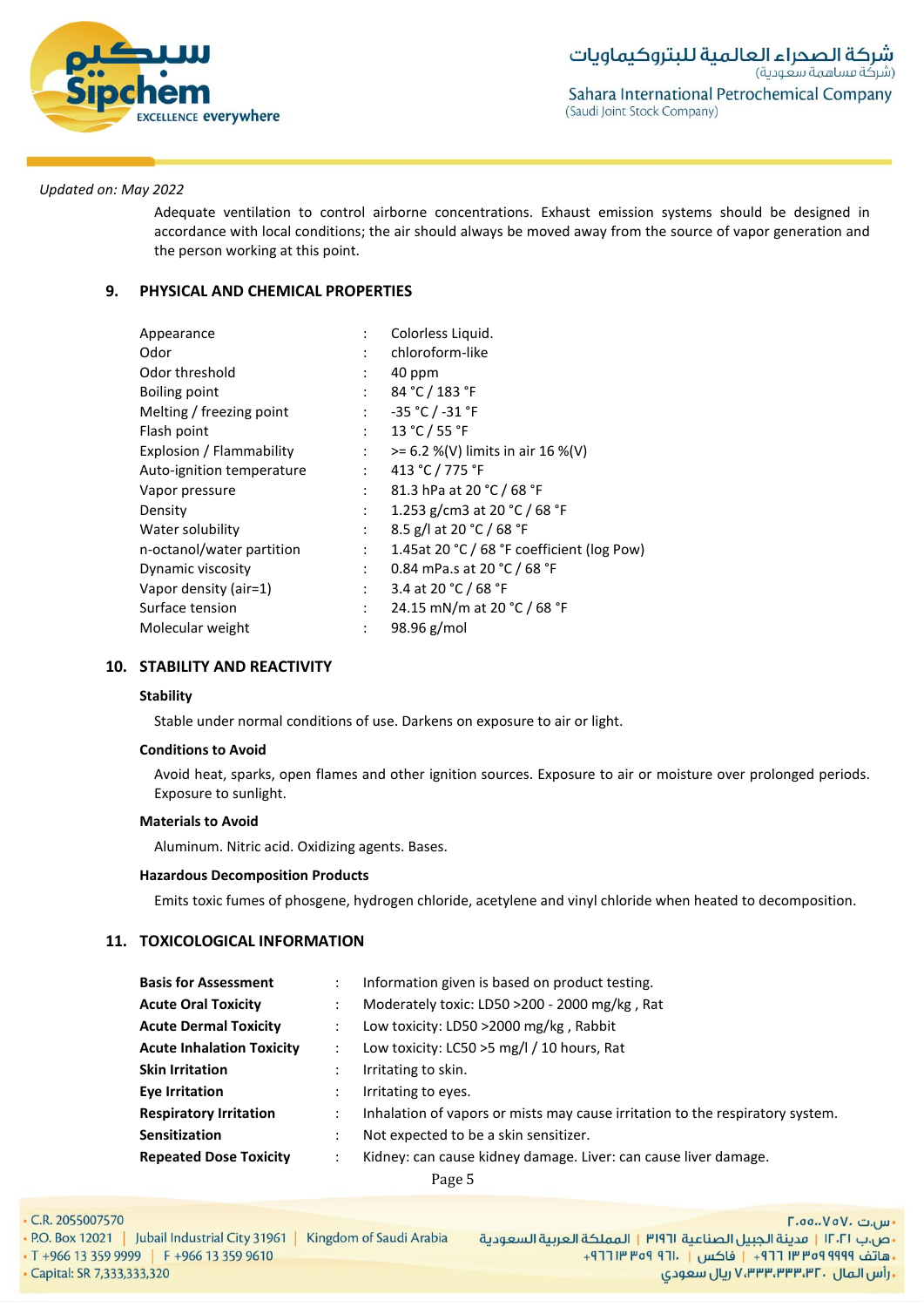

| <b>Mutagenicity</b>           | Mutagenic; positive in in-vivo and in-vitro assays.                            |
|-------------------------------|--------------------------------------------------------------------------------|
| Carcinogenicity               | Causes cancer in laboratory animals.                                           |
| Reproductive and              |                                                                                |
| <b>Developmental Toxicity</b> | Not expected to be a developmental toxicant. Not expected to impair fertility. |

## **12. ECOLOGICAL INFORMATION**

## **Acute Toxicity**

**Fish:** Harmful: 10 < LC/EC/IC50 <= 100 mg/l

**Aquatic Invertebrates:** Low toxicity: LC/EC/IC50 > 100 mg/l

**Algae:** Low toxicity: LC/EC/IC50 > 100 mg/l

**Microorganisms:** Low acute toxicity, LC/EC/IC50 > 100 mg/l

**Mobility:** If product enters soil, it will be mobile and may contaminate groundwater. Evaporates within a day from water or soil surfaces.

**Persistence/degradability:** Inherently biodegradable. Not susceptible to hydrolysis.

**Bioaccumulation:** Does not bioaccumulate significantly.

## **13. DISPOSAL CONSIDERATIONS**

## **Material Disposal**

Recover or recycle if possible. It is the responsibility of the waste generator to determine the toxicity and physical properties of the material generated to determine the proper waste classification and disposal methods in compliance with applicable regulations. Do not dispose into the environment, in drains or in water courses. Waste product should not be allowed to contaminate soil or water.

**Container Disposal:** Data not available.

**Local Legislation:** Disposal should be in accordance with applicable regional, national, and local laws and regulations.

## **14. TRANSPORT INFORMATION IMDG**

Identification number UN 1184 Proper shipping name ETHYLENE DICHLORIDE Class / Division 3 Subsidiary class/Division 6.1 Packing group II Marine pollutant: No **IATA (Country variations may apply)**

UN No.: 1184 Proper shipping name: Ethylene dichloride Class / Division: 3 Subsidiary class/Division: 6.1 Packing group: II

## **15. REGULATORY INFORMATION**

The regulatory information is not intended to be comprehensive. Other regulations may apply to this material.

| EC Symbols             | F Highly flammable.   |
|------------------------|-----------------------|
|                        | T Toxic.              |
| <b>EC Risk Phrases</b> | R45 May cause cancer. |

| $\cdot$ C.R. 2055007570                       |                         | ۰ س.ت .\vaV. تس                                                     |
|-----------------------------------------------|-------------------------|---------------------------------------------------------------------|
| P.O. Box 12021   Jubail Industrial City 31961 | Kingdom of Saudi Arabia | •ص.ب ١٢٠٢١   مدينة الجبيل الصناعية ٣١٩٦١   المملكة العربية السعودية |
| ■ T +966 13 359 9999 F +966 13 359 9610       |                         | ـ هاتف ٩٩٩٩ ٩٩٩٩ ٣ ٣٣٣٦ ١٣ فاكس   . ١٦٦ ٩٩٩ ١٣ ٢٦٦ +                |
| • Capital: SR 7,333,333,320                   |                         | ، رأس الـمال  ، ۷٬۳۳۳٬۳۳۳٬۳۲ ریال سعودی                             |
|                                               |                         |                                                                     |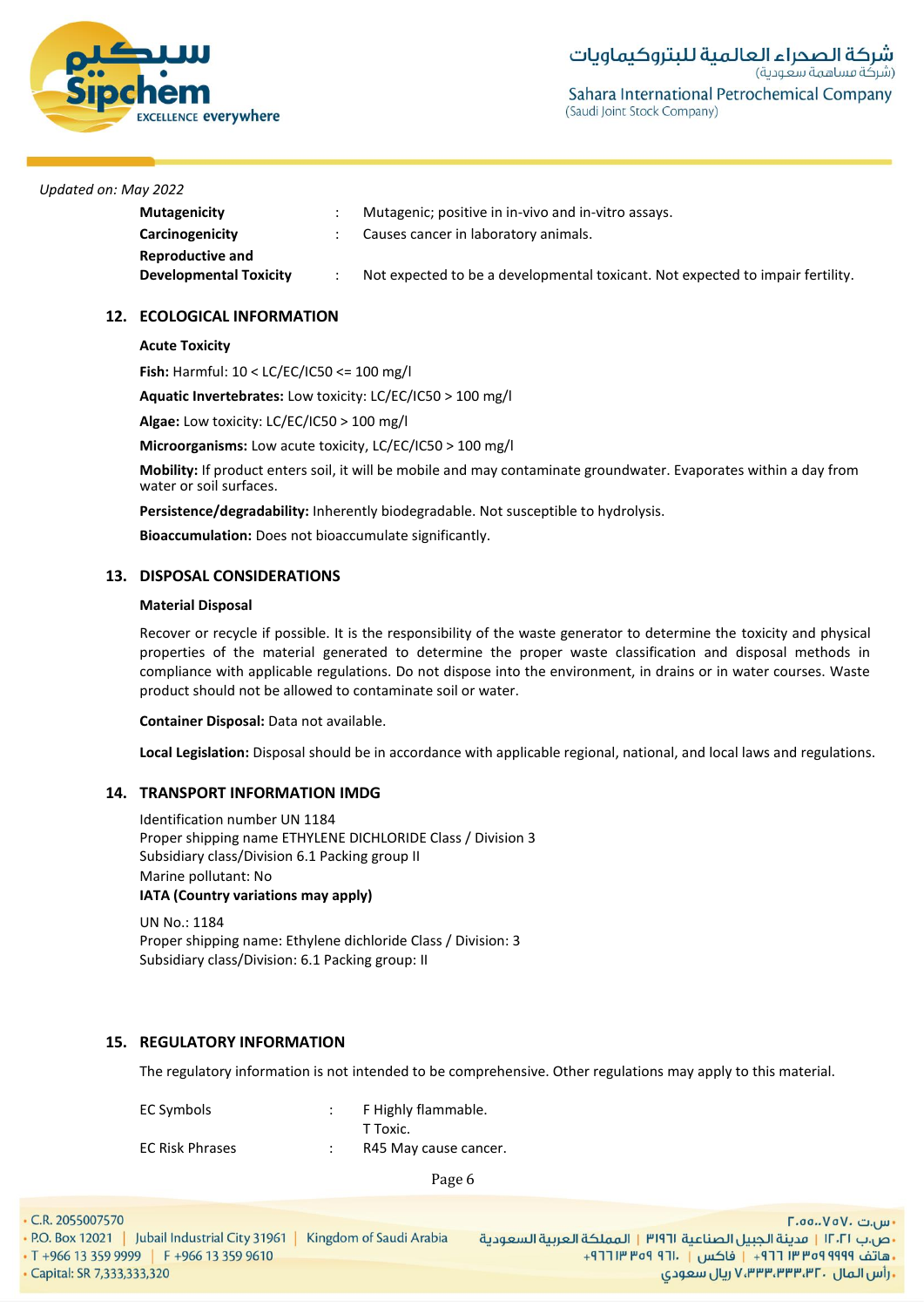

| <b>EC Safety Phrases</b> | $\ddot{\phantom{a}}$ | R11 Highly flammable.<br>R22 Harmful if swallowed.<br>R36/37/38 Irritating to eyes, respiratory system and skin.<br>S53 Avoid exposure - obtain special instructions before use.<br>S45 In case of accident or if you feel unwell, seek medical advice immediately<br>(show the label where possible). |
|--------------------------|----------------------|--------------------------------------------------------------------------------------------------------------------------------------------------------------------------------------------------------------------------------------------------------------------------------------------------------|
| <b>DSL</b>               | $\bullet$            | Listed.                                                                                                                                                                                                                                                                                                |
| INV (CN)                 |                      | Listed.                                                                                                                                                                                                                                                                                                |
| ENCS (JP)                |                      | Listed. (2)-54                                                                                                                                                                                                                                                                                         |
| ISHL (JP)                |                      | Listed. 2-(13)-23                                                                                                                                                                                                                                                                                      |
| TSCA                     |                      | Listed.                                                                                                                                                                                                                                                                                                |
| <b>EINECS</b>            |                      | Listed. 203-458-1                                                                                                                                                                                                                                                                                      |
| KECI (KR)                |                      | Listed. KE-10121                                                                                                                                                                                                                                                                                       |
| KECI (KR)                |                      | Listed. 2001-1-518                                                                                                                                                                                                                                                                                     |
| PICCS (PH)               |                      | Listed.                                                                                                                                                                                                                                                                                                |
| <b>NZIOC</b>             |                      | Listed.                                                                                                                                                                                                                                                                                                |

## **Toxic Chemicals (TCCL Article 10)**

| <b>Chemical Name</b> | <b>CAS</b> | <b>Classification:</b> | Reference: | l Threshold limits: |
|----------------------|------------|------------------------|------------|---------------------|
| Ethylene Dichloride  | 107-06-2   | тохіс                  | 2001-1-518 | $> = 0.1 \%$        |

| <b>Toxic Release Inventory</b> | (TRI) Chemicals | (TCCL Article 14)                                          |
|--------------------------------|-----------------|------------------------------------------------------------|
| Ethylene Dichloride            | $(107-06-2)$    | Threshold limits: 0.1 % wt<br>Reportable threshold: 10 ton |

- س.ت ۷۵۷۰، ۲.۵۵.۰۷۵ •ص.ب ١٢٠٢١ | مدينة الجبيل الصناعية ٣١٩٦١ | المملكة العربية السعودية + هاتف ٩٩٩٩ ٩٥٩ ٣٣ ٣ ٦٦ - ١ فاكس | ٢٦٠١ ٩٣٩ ٣ ٢٦١ الس المال . ۷٬۳۳۳٬۳۳۳٬۳۲ ریال سعودی V٬۳۳۳٬۳۳۳٬

• T +966 13 359 9999 | F +966 13 359 9610